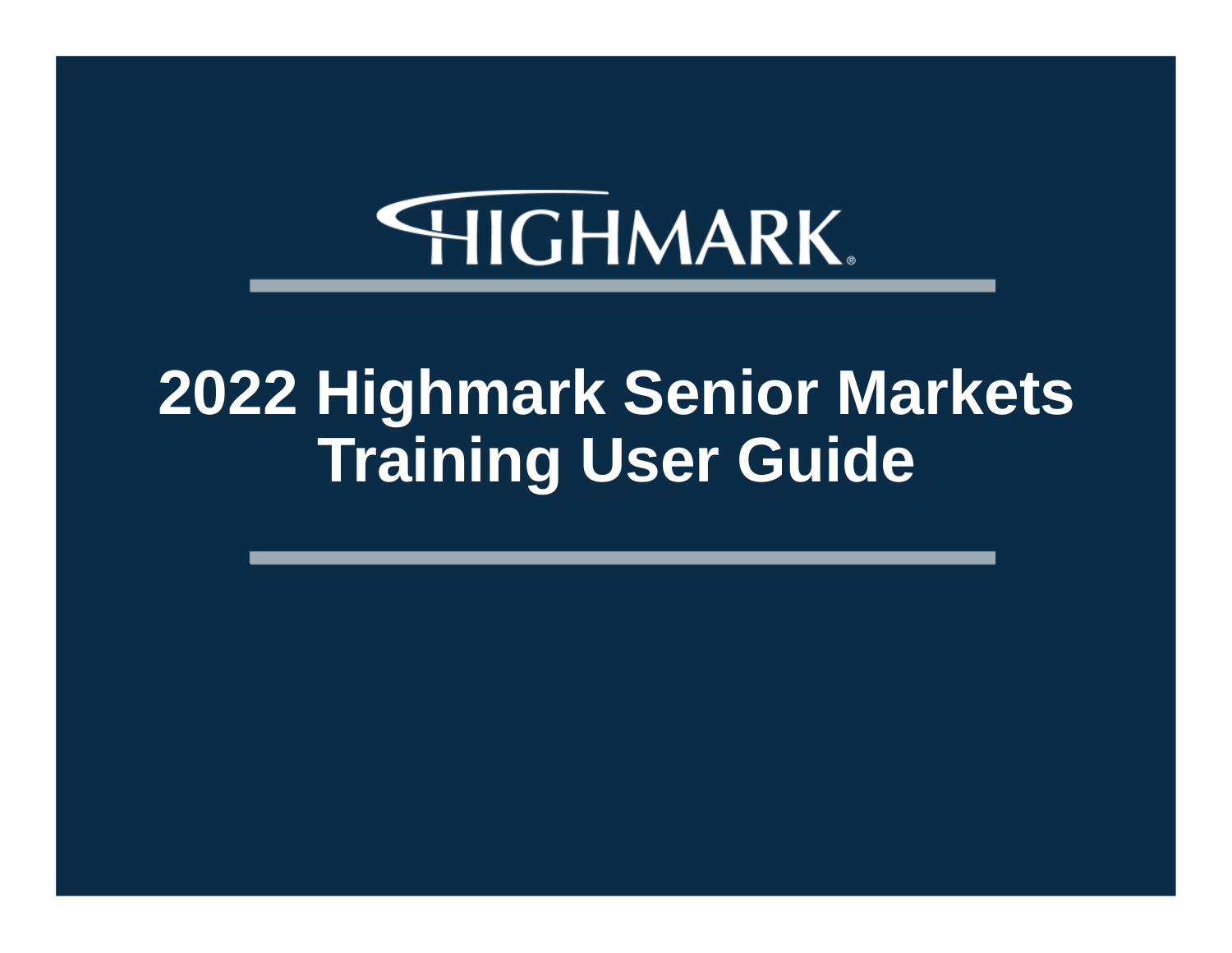1. Sign into Agent's Highmark Senior Markets Producer Portal:

https://medicare.highmark.com/producer/login

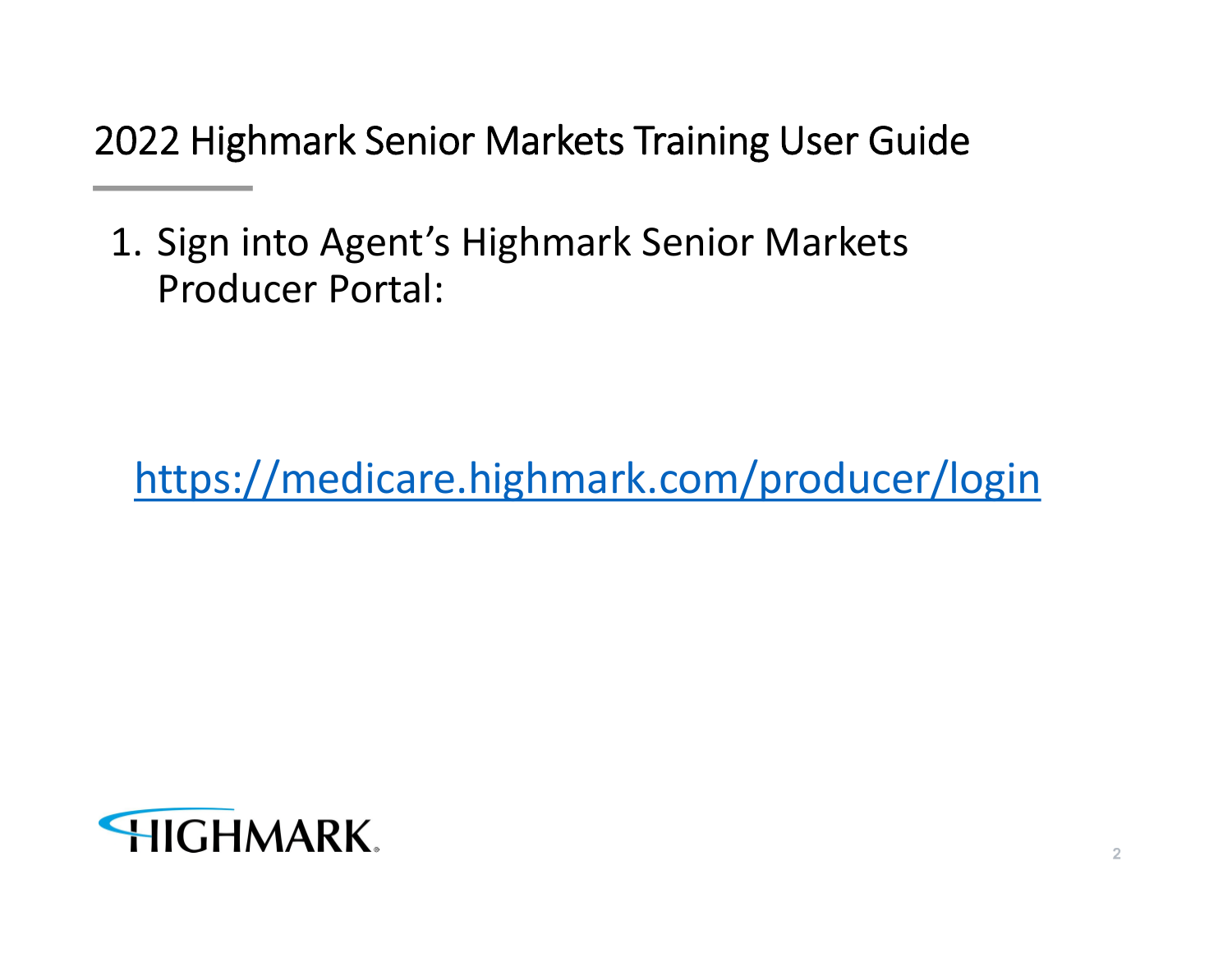- 2. Under Quick Links, select **Highmark Hub: (PRIOR TO 8/13/2021 – THIS LINK WILL SAY "REPORTS")**
- 3. A new screen will open. Select **START.**





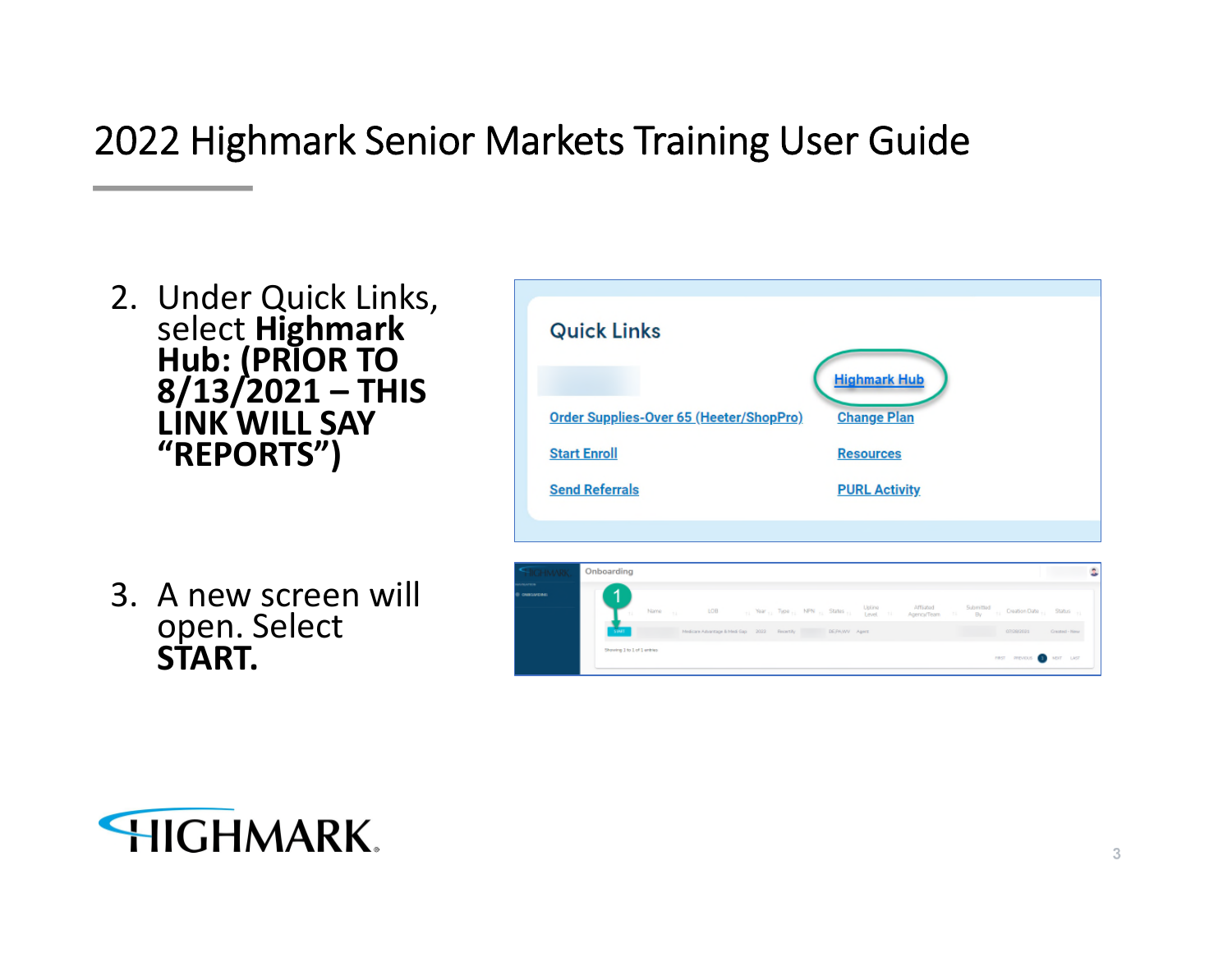4. Begin by taking each component. (Please note, you will need to verify/certify that you've completed each component.)

| <b>TRAINING</b>                 |                                           | <b>SUEMIT</b>                         |                      |            |               |  |
|---------------------------------|-------------------------------------------|---------------------------------------|----------------------|------------|---------------|--|
| <b>Training Information</b>     |                                           |                                       |                      |            |               |  |
|                                 |                                           | <b>Available Trainings</b>            |                      |            |               |  |
|                                 | <b>Training Name</b>                      |                                       | <b>Training Type</b> |            | <b>Status</b> |  |
| 2022 Highmark Medicare Training |                                           | 2022 Highmark Agent Medicare Training |                      | Incomplete |               |  |
|                                 | Component Name                            | Started                               | Completed            | Score      | Pass / Fail   |  |
| $\overline{2}$<br>TAKE TRAINING | 2022 Highmark Producer Integrity Training |                                       |                      |            |               |  |
|                                 | Component Name                            | Started                               | Completed            | Score      | Pass / Fail   |  |
| 3<br>TAKE TRAINING              | 2022 Third Party Code of Conduct          |                                       |                      |            |               |  |
|                                 | Component Name                            | Started                               | Completed            | Score      | Pass / Fail   |  |
| TAKE TRAINING                   | 2022 Highmark Plan Specific Training      |                                       |                      |            |               |  |
|                                 |                                           |                                       |                      |            |               |  |
|                                 | Component Name                            | Started                               | Completed            | Score      | Pass / Fail   |  |
| 5<br>TAKE TRAINING              | 2022 NAHU Instructions                    |                                       |                      |            |               |  |
|                                 |                                           |                                       |                      |            |               |  |
|                                 | Component Name                            | Started                               | Completed            | Score      | Pass / Fail   |  |
| 6<br>TAKE TRAINING              | 2022 AHIP Instructions                    |                                       |                      |            |               |  |
|                                 | Component Name                            | Started                               | Completed            | Score      | Pass / Fail   |  |
| <b>TAKE TRAINING</b>            | 2022 AHIRNAHU Attestation                 |                                       |                      |            |               |  |
|                                 |                                           |                                       |                      |            |               |  |

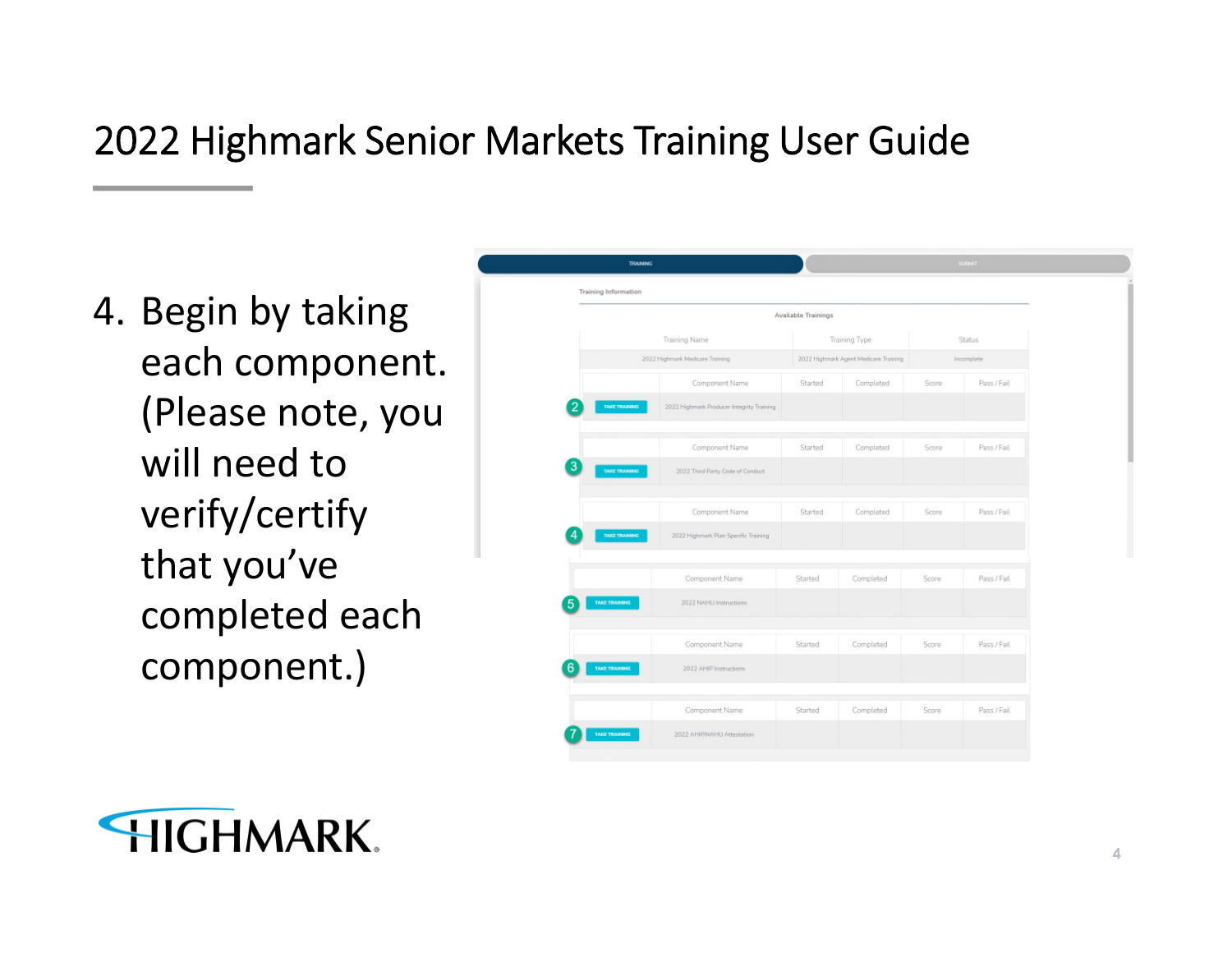The 2022 Highmark Plan Specific Training Component requires an agent to pass with an 80% or higher. If an agent is unable to pass within three attempts, they will be forced to reach out to Highmark Senior Market Sales Support to be unlocked and will have to retake the training again.

All components are downloadable by selecting **Download Training Material.**

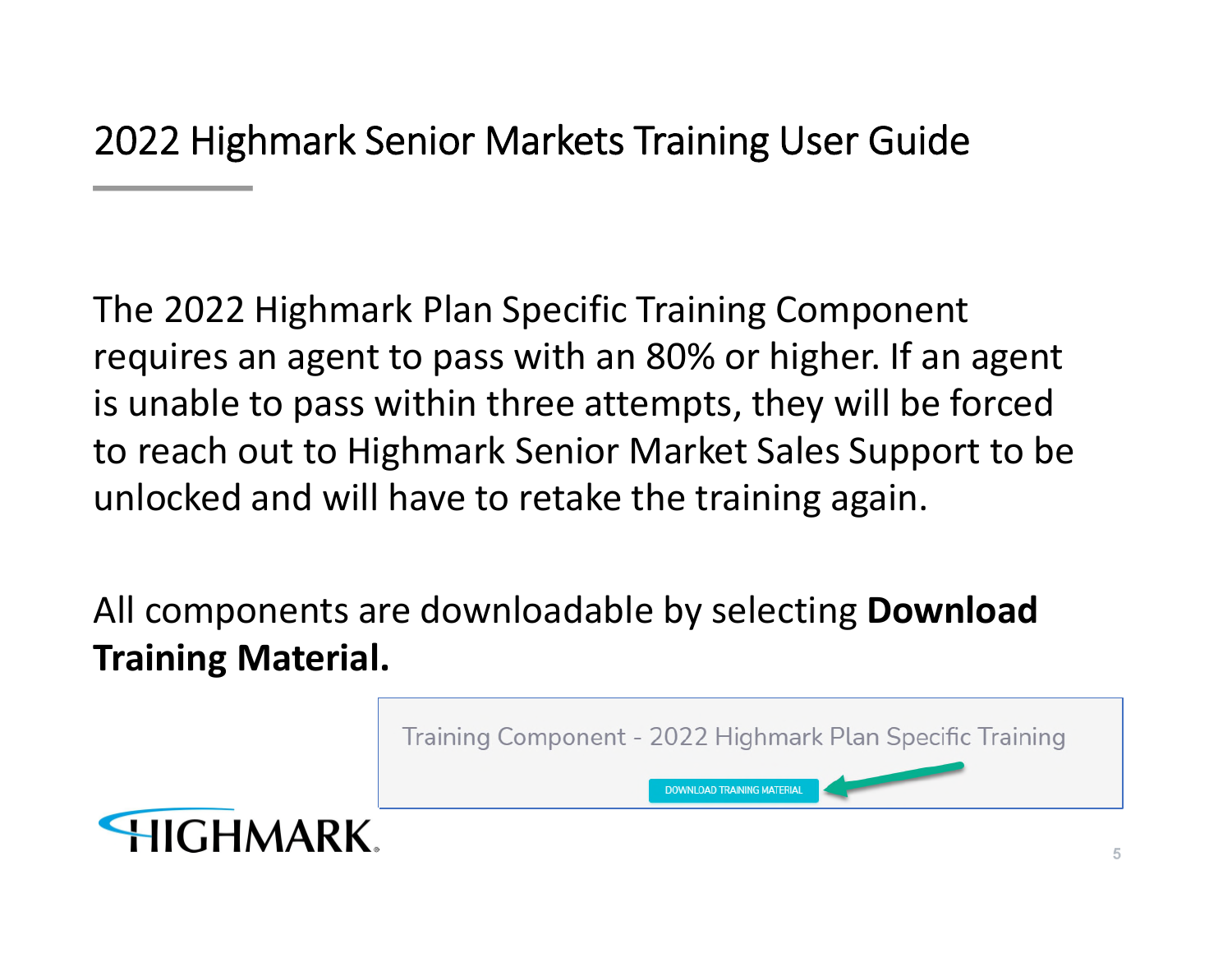5. When you have completed your review of the component, you can attempt the quiz by selecting **Take Quiz.**



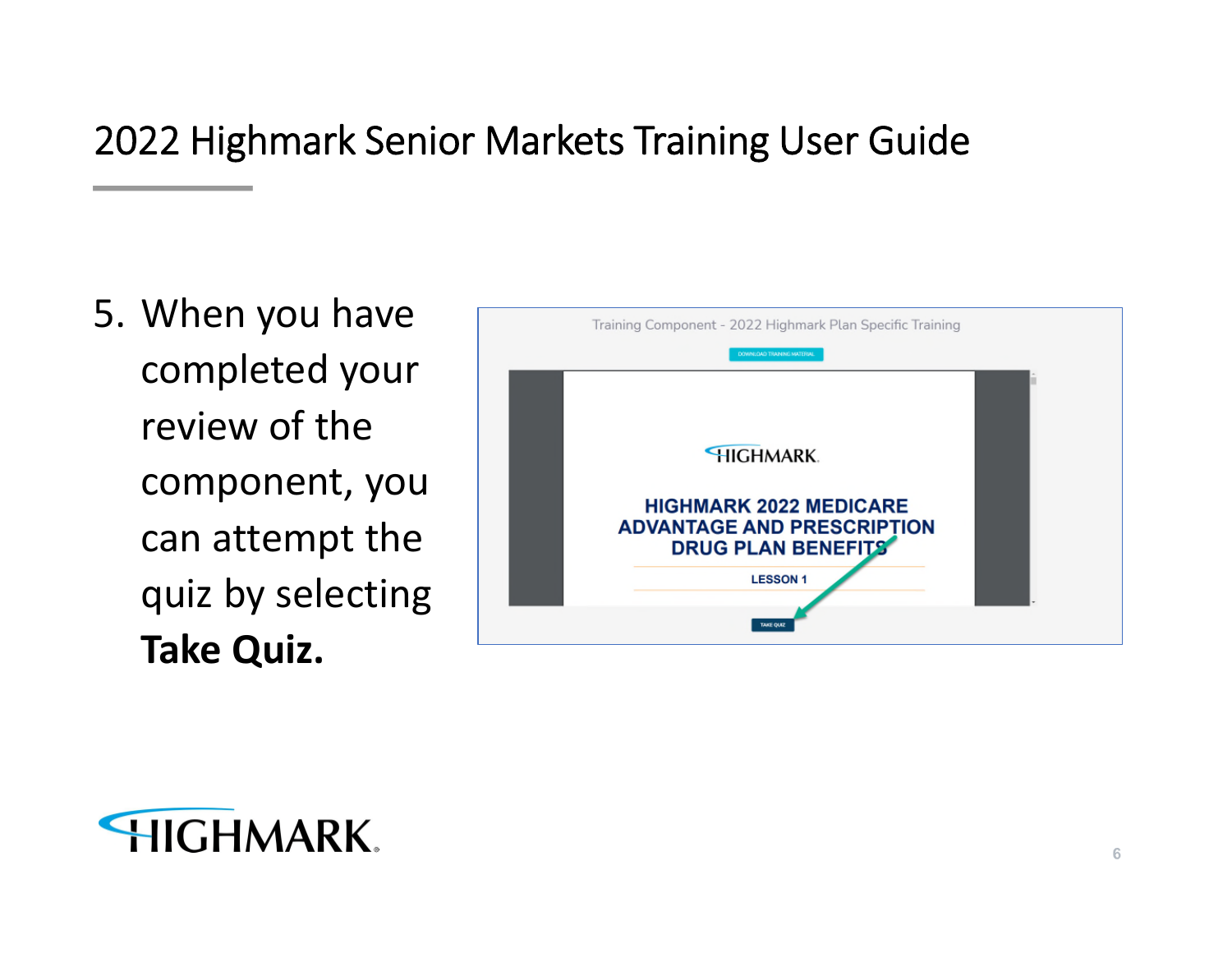6. You can review the materials after you've taken the quiz by selecting **Review Training.**



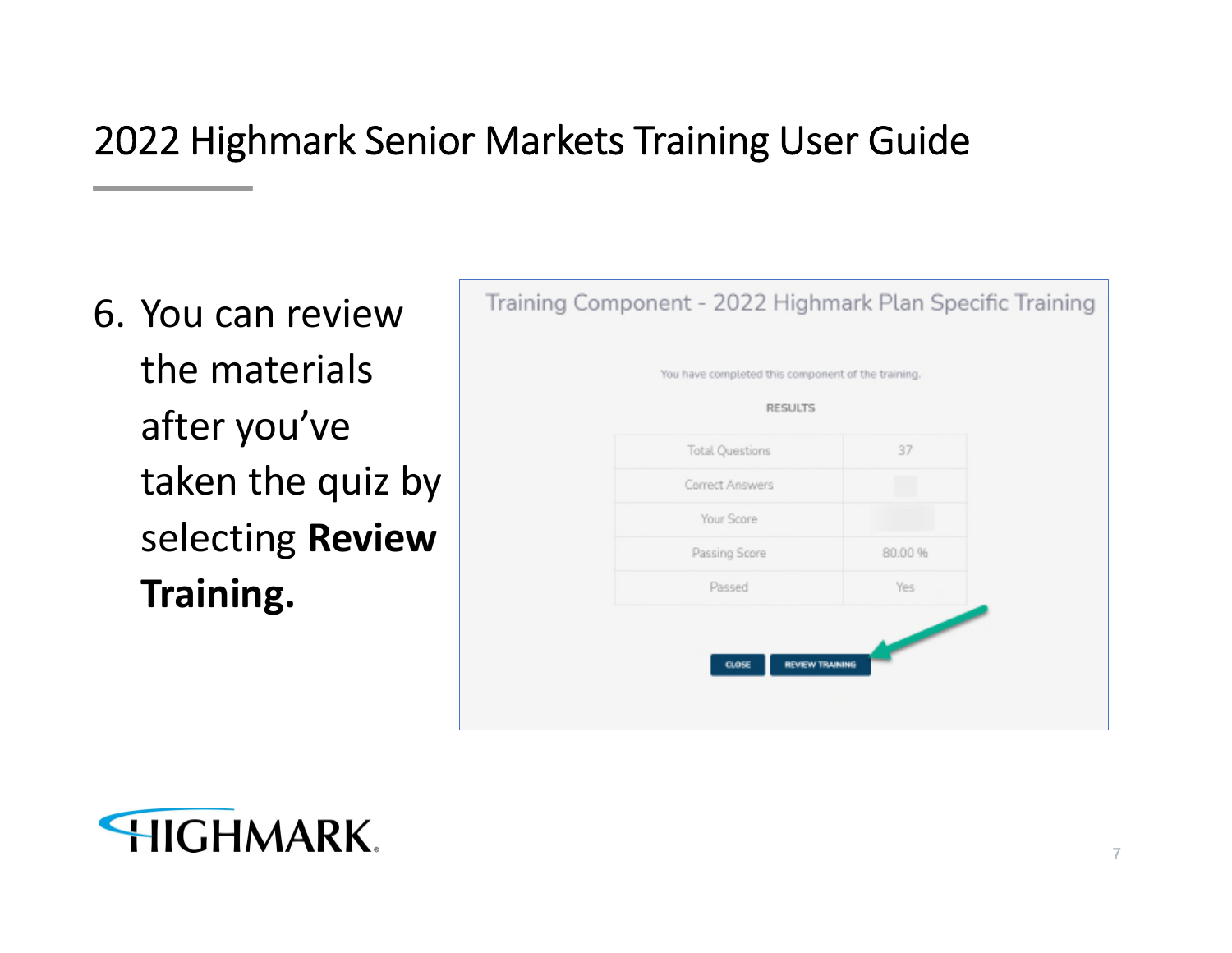7. Once you've completed all components, you will see a **Continue** button.



- 8. Next, complete the **Highmark Producer Appointment Agreement**.
- 9. You will need to scroll down through **both the contract and the page**.
- 10. You will have to check that you have read and agree to the **terms and conditions** of the contract.



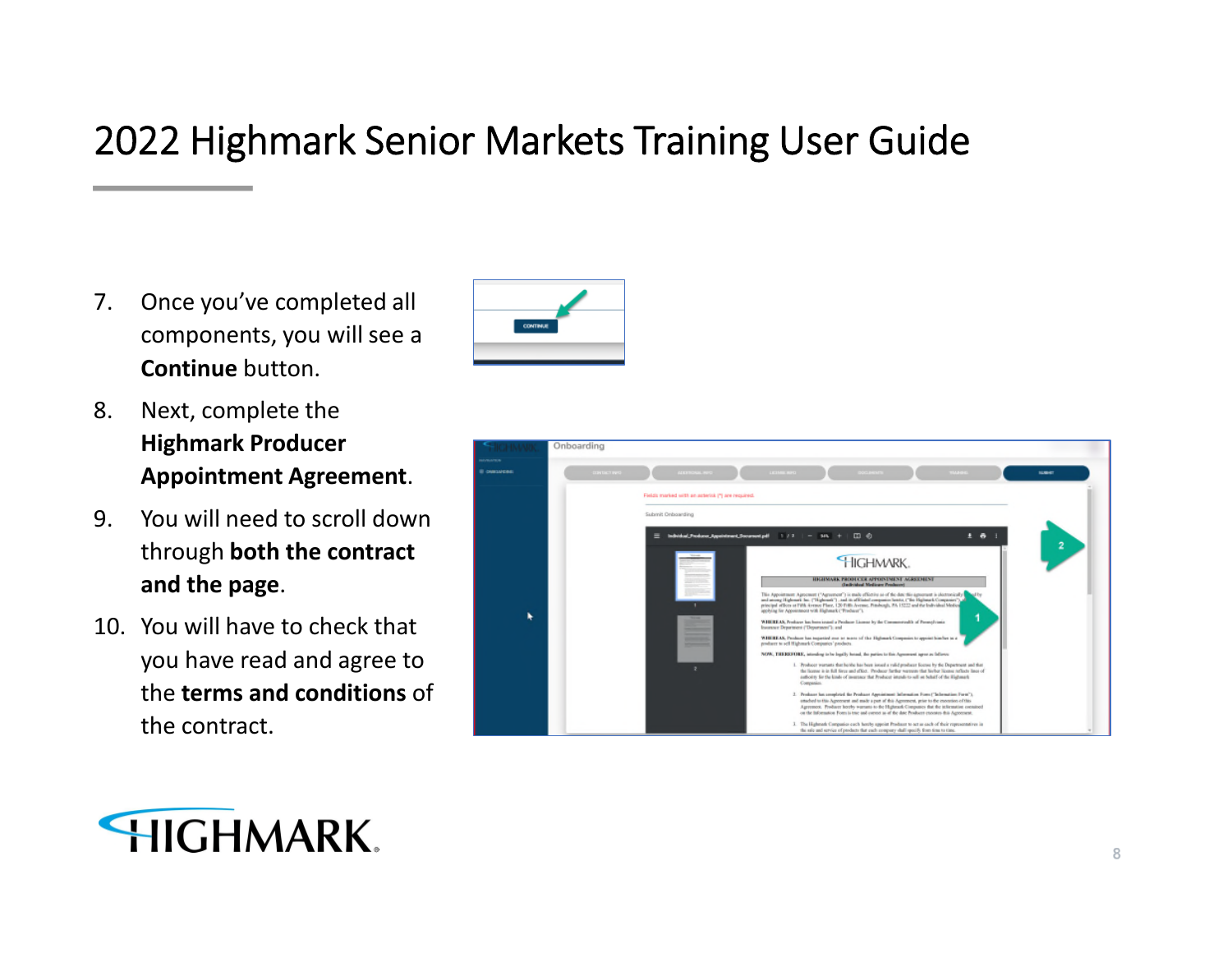11.Use your mouse (by holding down the left button) and **sign in the box**.

12.Click **Submit**.



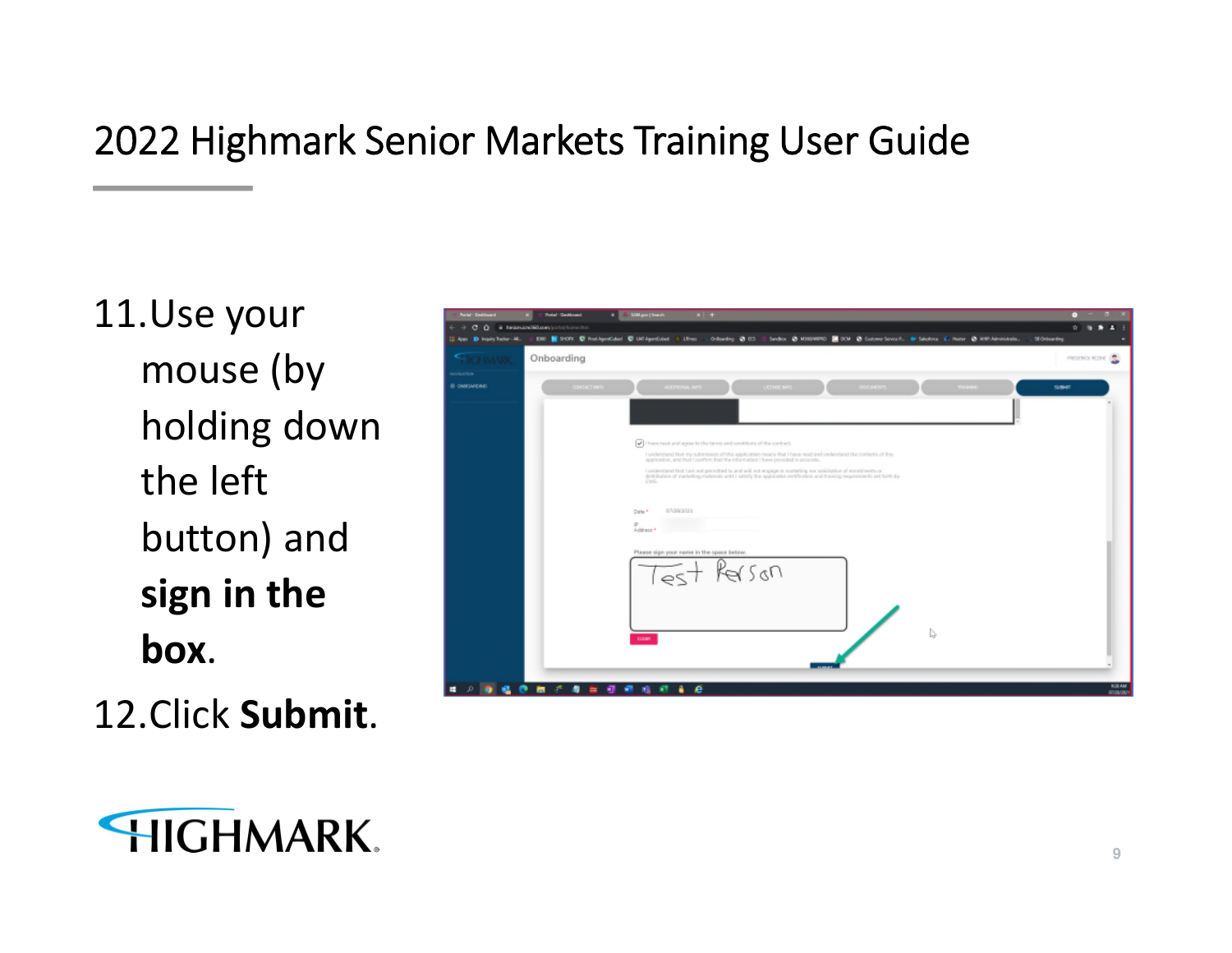#### 13.Once successfully submitted, you will see this screen.

| <b>TRAINING</b>                                                                                                                                                                                                                    |             | SUBMIT |
|------------------------------------------------------------------------------------------------------------------------------------------------------------------------------------------------------------------------------------|-------------|--------|
| Submission Successfull                                                                                                                                                                                                             |             |        |
| Thank you for submitting your application.                                                                                                                                                                                         |             |        |
| Your application has been sent to Highmark for approval. You will be notified via email once action is taken regarding your<br>application. If approved, you will receive an email regarding your login details and portal access. |             |        |
| Application Name                                                                                                                                                                                                                   |             |        |
| Email                                                                                                                                                                                                                              |             |        |
| <b>NPN</b>                                                                                                                                                                                                                         |             |        |
|                                                                                                                                                                                                                                    | <b>EXIT</b> |        |